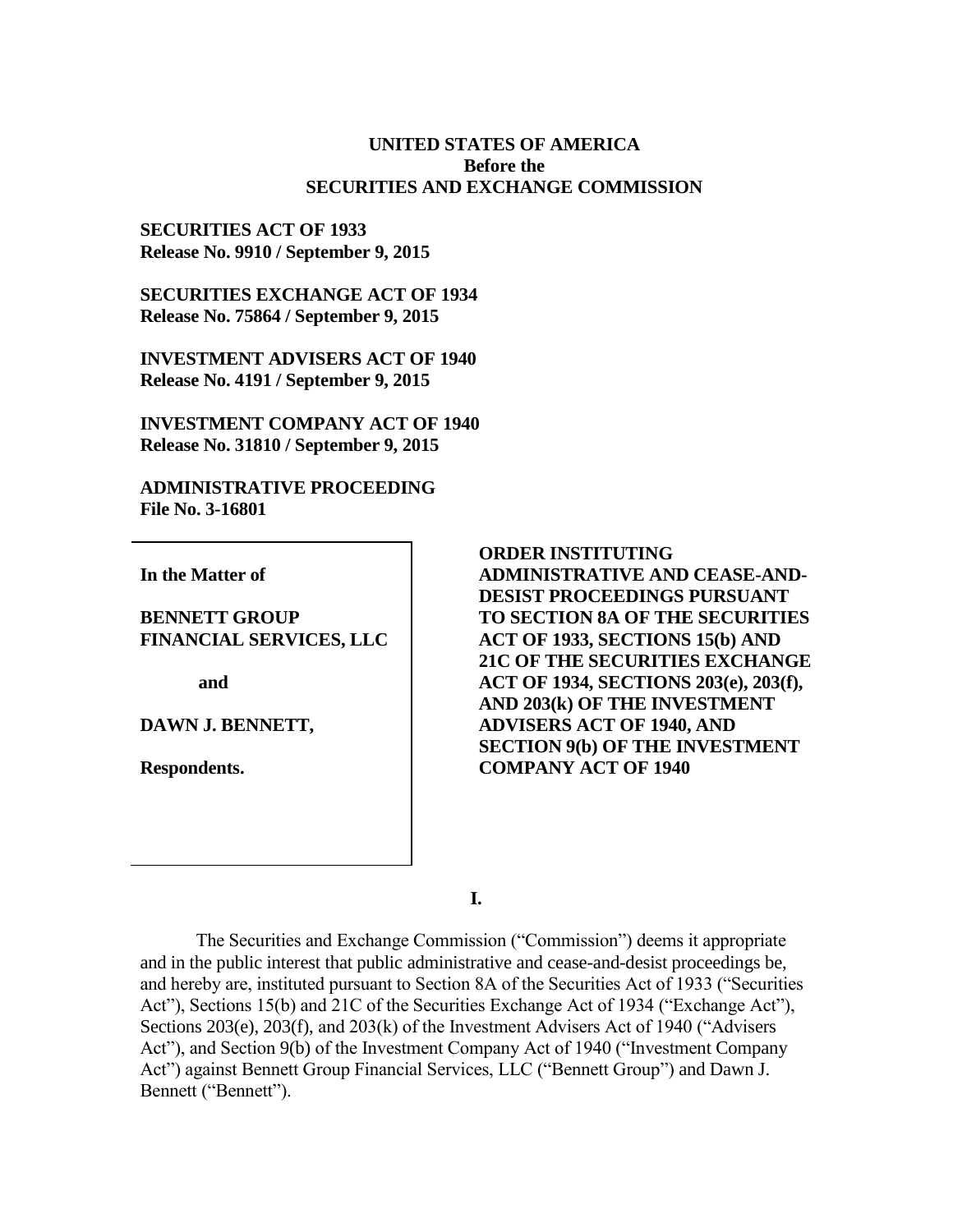After an investigation, the Division of Enforcement alleges that:

### A. SUMMARY

1. From at least 2009 through February 2011, Bennett Group and its founder, majority owner, and Chief Executive Officer, Bennett, made material misstatements and omissions regarding assets that were purportedly "managed" for investors and regarding investment returns for the purpose of retaining existing customers and attracting new customers. Then, during the investigation of this matter, Bennett and Bennett Group made additional misstatements in an effort to obstruct the investigation and to "cover up" their prior fraud.

2. In short, Bennett and Bennett Group grossly overstated the amount of assets they "managed," by at least \$1.5 billion, in a calculated effort to inflate their profile and prestige. They made the false and fraudulent claims to a national financial advisor ranking service knowing that the ranking service would publish the misstatements. They also made the misstatements on a Washington, D.C.–area radio program hosted by Bennett, and in a variety of other advertisements and communications with existing and prospective customers and clients. The purpose of these overstatements was to create the impression that Bennett and Bennett Group were larger and more successful players in the industry than they were.

3. Bennett and Bennett Group also made material misstatements and omissions during the radio show regarding Bennett Group's investment returns and performance. Bennett frequently touted her firm's highly profitable investment returns and claimed that those returns placed Bennett Group in the "top 1%" of firms worldwide. In violation of her legal disclosure duties and specific advice she received, Bennett failed to disclose that the purported "returns" were simply those of a "model portfolio" and did not reflect actual customer returns.

4. In addition to the material misstatements and omissions about these matters, Bennett and Bennett Group failed to adopt and to implement adequate written policies and procedures related to the calculation and advertisement of assets managed and of investment returns.

5. During the investigation of this matter, in order to substantiate their prior fraudulent claims regarding assets managed and to obstruct this investigation, Respondents made additional false statements. They falsely asserted that they gave advice regarding short-term cash management to three corporate clients regarding over \$1.5 billion in corporate assets. In reality, they never provided the advice, and these were simply lies meant to deceive the Division of Enforcement. Bennett and Bennett Group never provided any form of management for assets in excess of approximately \$407 million.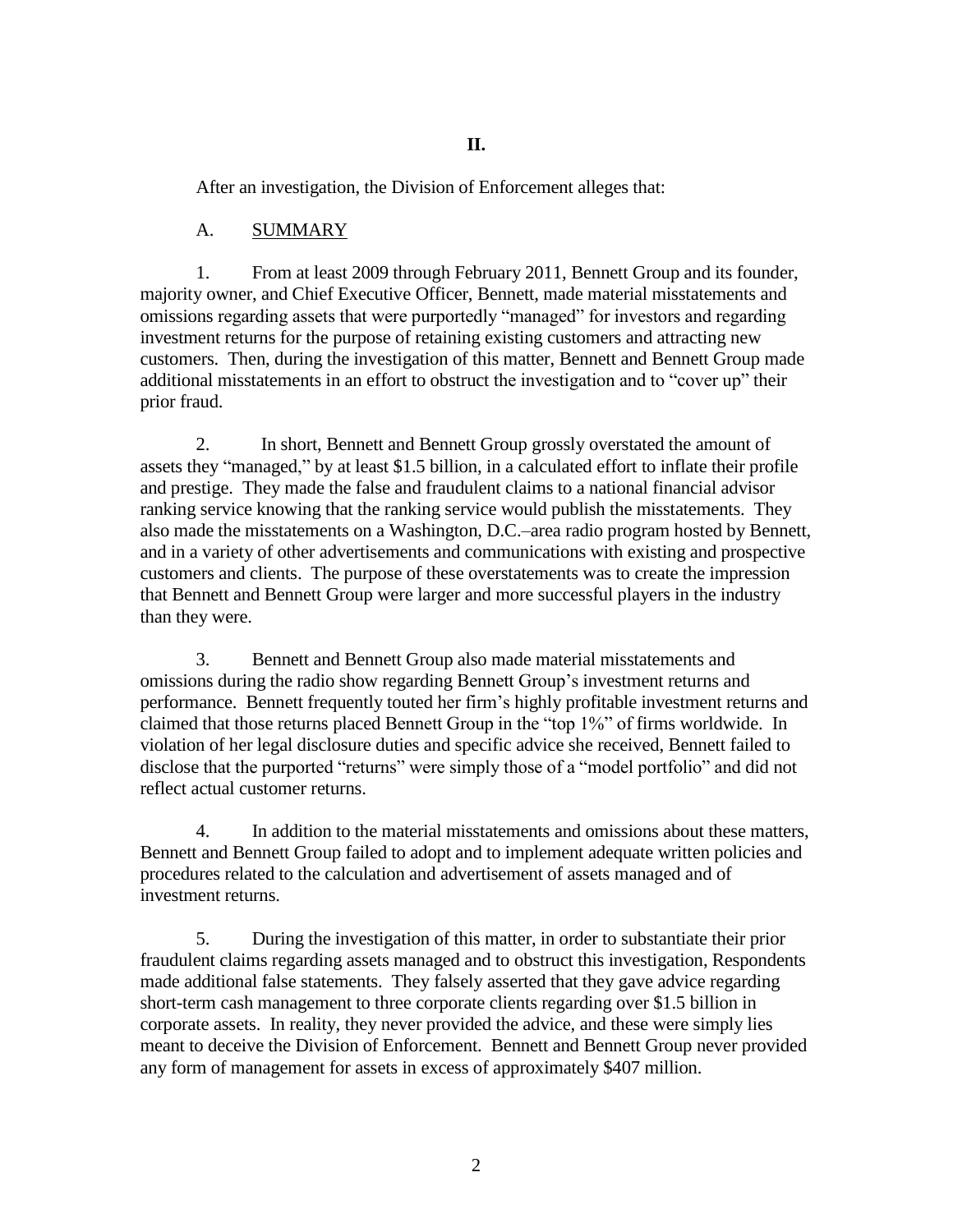### B**.** RESPONDENTS

6. Bennett Group is a Delaware limited liability company and financial services firm headquartered in Chevy Chase, Maryland. At the relevant time, most key Bennett Group employees were registered representatives associated with Western International Securities, Inc. ("Western Securities"), a broker-dealer registered with the Commission, and almost all of Bennett Group's revenue was generated through commissions earned by the registered representatives, who provided nondiscretionary services. In 2008, Bennett Group registered with the Commission as an investment adviser and withdrew that registration in October 2013. Bennett owns approximately ninety-five percent of Bennett Group and controls (and at all relevant times controlled) all aspects of Bennett Group's operations.

7. Bennett, age 53, lives in Chevy Chase, Maryland. She is, and at all relevant times was, the founder, Chief Executive Officer, and majority owner of Bennett Group. Bennett has been a registered representative affiliated with various registered broker-dealers since at least February 1987. Bennett holds, and at all relevant times held, Series 7, 63, and 65 securities licenses. Bennett was the subject of two arbitration proceedings in 2014 in which the complainants were awarded compensation as a result of churning, unauthorized trading, and unsuitability.

### C. FACTS

### (i) BENNETT AND HER FIRM MADE MATERIAL MISSTAMENTS AND OMISSIONS REGARDING ASSETS "MANAGED"

8. From at least 2009 through 2011, Bennett and Bennett Group falsely claimed to be managing assets totaling \$1.1 billion to over \$2 billion, including through a nationally circulated industry periodical that ranked financial advisors and through a variety of other advertisements and communications directed to existing and prospective customers and clients. In reality, the most Bennett and her firm could, in any sense, be said to be managing during the relevant period was approximately \$407 million.

9. Bennett and her firm misrepresented the amount of assets managed in order to inflate their stature and thereby attract new customers and clients to the firm by creating the impression that they were larger and more successful players than they in fact were. At the time Respondents made these misstatements, they had a fledgling investment advisory business that they hoped to bolster by attracting new advisory clients, lured by their claims of industry success and impressive investment returns.

10. After Bennett and Bennett Group made their false and fraudulent claims regarding assets managed, prospective customers and clients became customers and clients,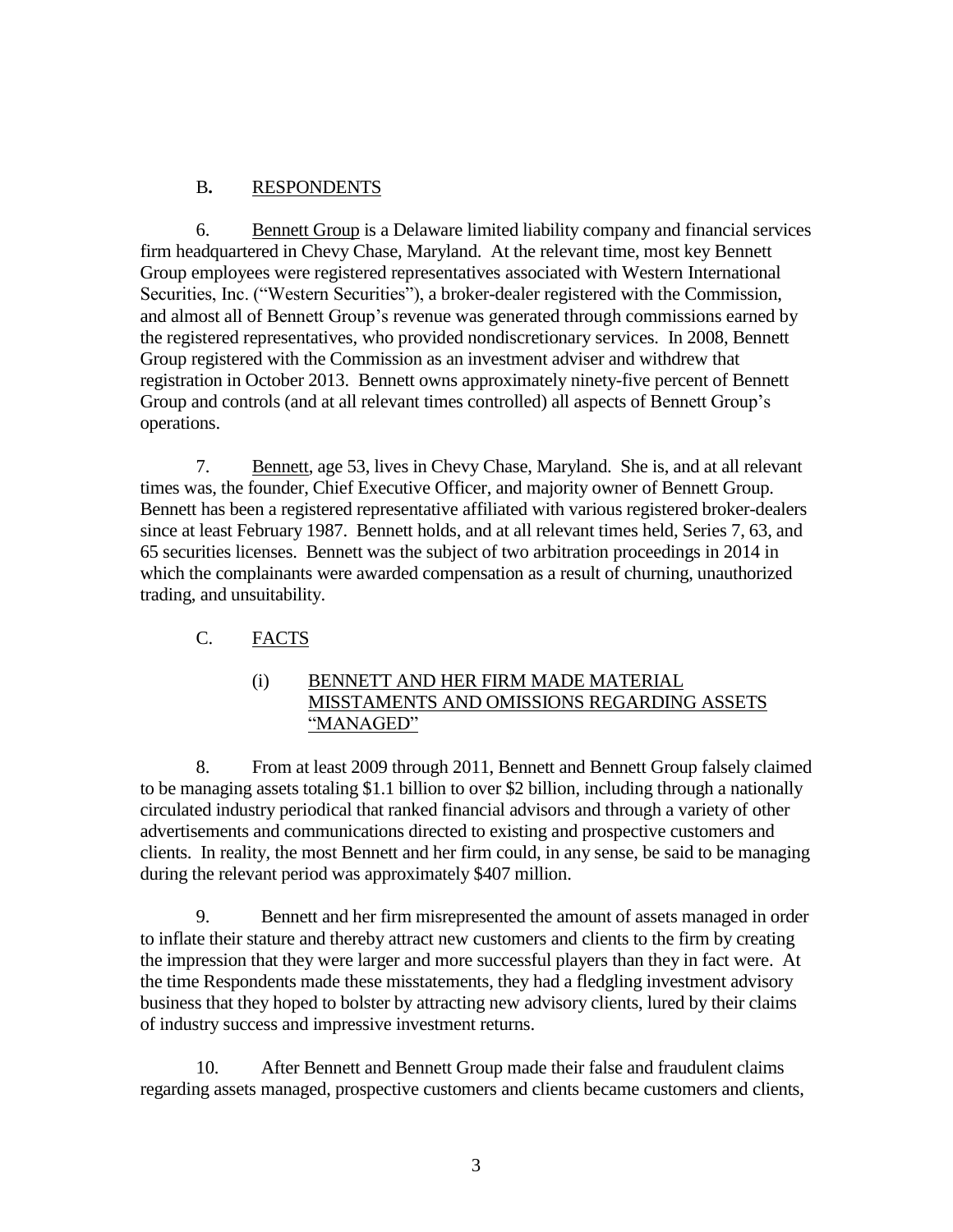thereby generating compensation for Bennett and Bennett Group, including in the form of brokerage commissions generated through the purchase or sale of securities. Further, existing customers and clients bought or sold securities through Bennett and her firm after receiving the false and fraudulent communications, which generated compensation, including commissions, for Bennett and her firm.

11. From 2009 through 2011, Bennett and Bennett Group made three submissions to Barron's magazine for its rankings of independent financial advisors.

12. In these submissions to Barron's, Bennett and Bennett Group falsely claimed that they managed assets of between \$1.1 billion and \$1.8 billion. Barron's used these submissions when compiling and publishing various rankings of financial advisors. As a result of the submissions, Barron's: (a) ranked Bennett fifth in the category of "Top 100 Women Financial Advisors" in its June 9, 2009, issue (based on purported managed assets of \$1.1 billion); (b) ranked Bennett twenty-sixth in the category entitled "Top 100 Independent Financial Advisors" in its August 9, 2009, issue (based on purported managed assets of \$1.3 billion); and (c) ranked Bennett second in its listing of the "2011 Top Advisors" in Washington, D.C. (based on purported managed assets of \$1.8 billion).

13. Bennett and her firm made additional false statements to **Barron's**, which, in turn, were published by the magazine. In 2011, Bennett and her firm claimed that the typical size of a Bennett Group account was \$3 million. In reality, at the time, only 1% of Bennett Group customers and clients had account values of \$3 million or more. Bennett and her firm also falsely claimed in 2011 that the firm's minimum account size was \$2 million. In fact, at the time, 98% of customer and client accounts were under that threshold. As with the fraudulent claims about assets managed, the Respondents made these fraudulent statements to Barron's knowing that they would be reprinted and distributed to the public, including to current and prospective customers and clients, and that their publication would bolster Bennett and Bennett Group, thereby inducing existing customers and clients to remain and enticing prospective clients and customers to hire Bennett Group.

14. After publication in Barron's, Bennett and Bennett Group promoted their Barron's rankings and repeated the misrepresentations contained in the Barron's publications through e-mail, the firm's Web site, social media, article reprints, and other means to existing and prospective customers and clients.

15. For example, Bennett directed firm employees to send marketing e-mails to current and prospective customers and clients touting her ranking as "#4 [sic] on Barron's list of 'Top 100 Women Financial Advisors'" and claiming that she and the firm had "assets under management of \$1.5 billion."

16. On or about June 26, 2010, Bennett Group ordered 1,125 copies of the Barron's issue ranking Bennett as fifth in its "Top 100 Women Financial Advisors." Bennett Group then sent at least 125 copies of the Barron's article to existing and prospective customers and clients.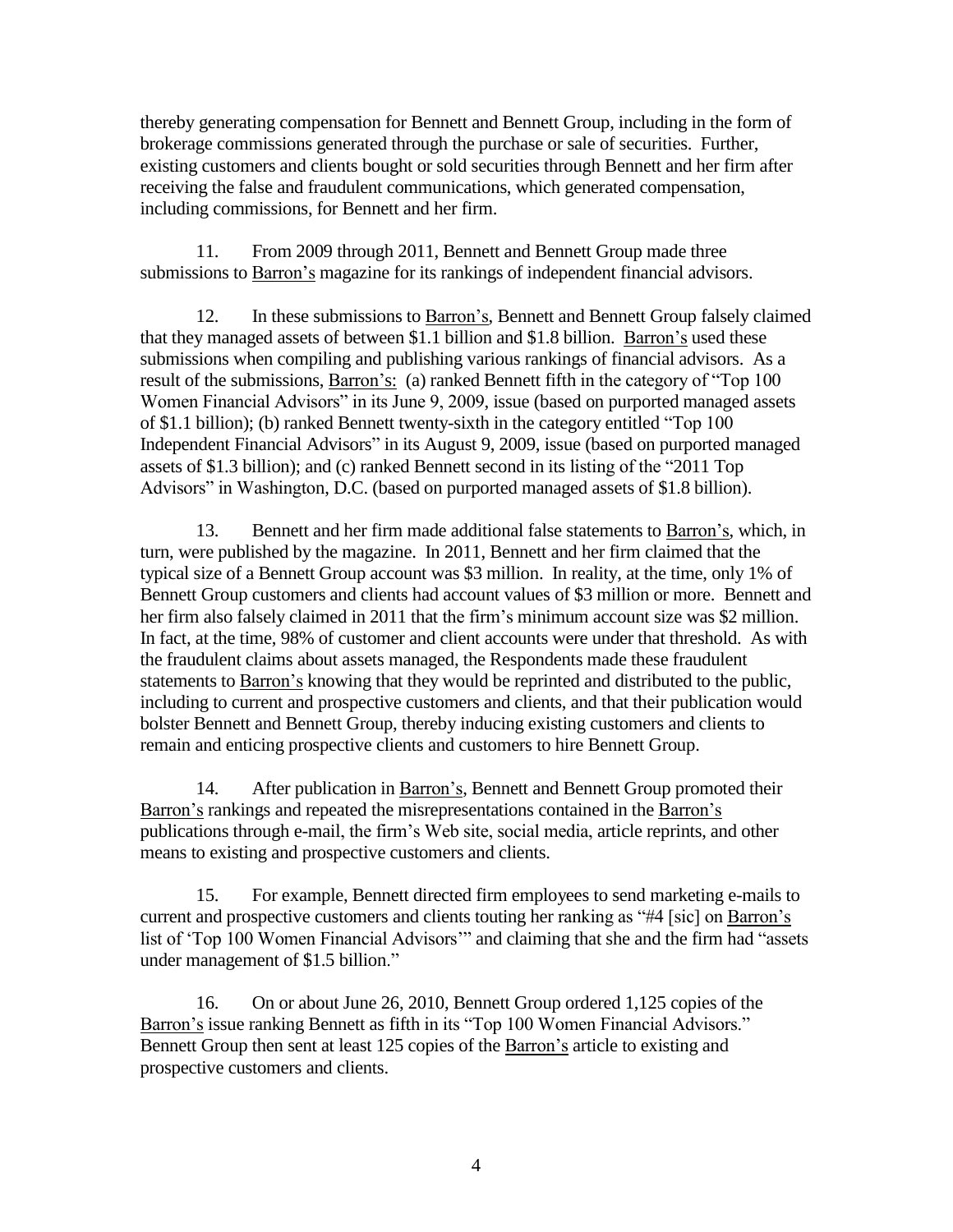17. In at least 2010 and 2011, Bennett Group's Web site linked users to various articles written by Bennett in which she touted the Barron's rankings. In addition, Bennett and Bennett Group frequently referred to the Barron's rankings in e-mail messages and other communications with existing and prospective customers and clients.

18. On or about May 9, 2010, Bennett began hosting a weekly radio show called "Financial Myth Busting with Dawn Bennett" ("Financial Myth Busting") on a Washington, D.C.–area AM radio station. Bennett Group paid for the show, and Bennett hosted it and determined all of its content.

19. On "Financial Myth Busting," Bennett would tout Bennett Group and its services. And Bennett and the firm would promote the show to existing and prospective customers and clients, including by adding references to "our highly regarded weekly talk radio program-Financial Mythbusting" (or the like) to proposal packages prepared for prospective customers and clients and to e-mail messages sent by Bennett Group employees.

20. During at least 18 "Financial Myth Busting" radio programs aired from May 9, 2010, through January 30, 2011, Bennett falsely claimed that she and Bennett Group managed assets ranging from \$1.5 billion to over \$2 billion. Bennett and Bennett Group also fraudulently claimed that they managed "\$1.5 billion of client assets" on the "Facebook" information page they maintained for the "Financial Myth Busting" show.

21. Contrary to their claims regarding managed assets, Bennett and Bennett Group never provided any form of management for assets in excess of at most approximately \$407 million (which included approximately \$1.1 million in advisory assets, \$67 million in pension consulting assets, and \$338 million in brokerage assets).

22. Bennett's and Bennett Group's misstatements and omissions regarding assets managed were material. Among other things, investors use facts about assets managed to draw conclusions about a firm's size, skills, and abilities.

23. With respect to the above-referenced misstatements and omissions, Bennett and Bennett Group acted with scienter, in that, inter alia, they knew or were reckless in not knowing that the information that they were providing to existing and prospective customers and clients was wholly contrived and unsubstantiated.

### (ii) DURING THE STAFF'S EXAMINATION AND INVESTIGATION, BENNETT AND BENNETT GROUP PROVIDED FALSE INFORMATION ABOUT ASSETS MANAGED, IN ORDER TO "SUBSTANTIATE" HER CLAIMS AND TO OBSTRUCT THE INVESTIGATION

24. When questioned during the examination and subsequent investigation about the basis for the claims of assets managed, Bennett and Bennett Group made a series of false statements, in an effort to substantiate the claims and to obstruct the staff's examination and investigation.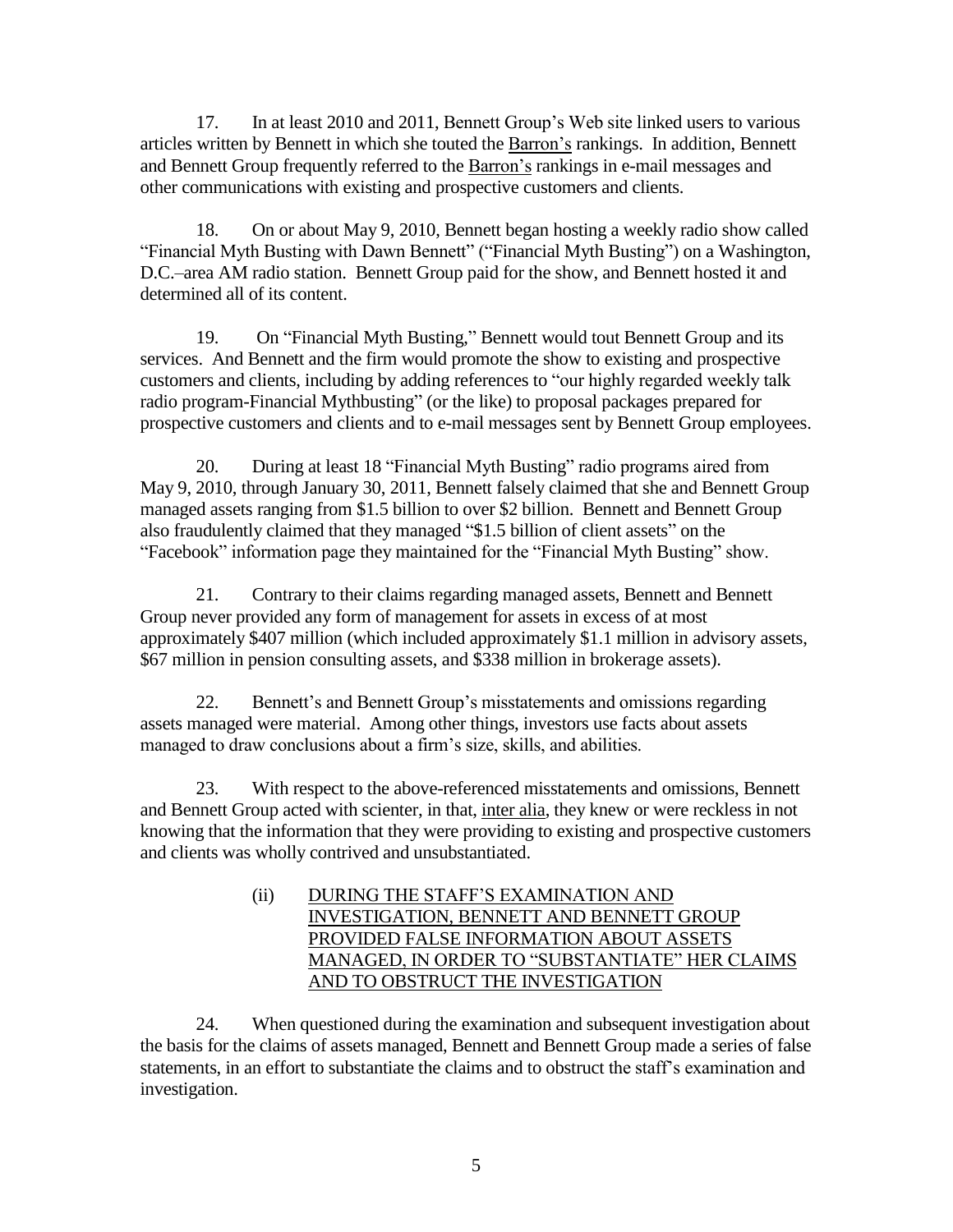25. Among other things, Bennett and her firm asserted that the claims of approximately \$2 billion of assets managed were defensible because she provided uncompensated short-term cash management advice to three corporate clients, "Company A," "Company B," and "Company C." Bennett even went so far as to identify individuals at the clients, with whom she had communicated about short-term cash management or otherwise would be knowledgeable about the subject. Further, she produced copies of "Project Request Forms" and other documents that purported to set forth information relating to the advice given to these clients. According to Bennett and Bennett Group, the aggregate assets of those Companies, brokerage assets, pension funds, and other advisory assets, substantiated the claims in Barron's, on the radio show, and in other communications.

26. Bennett's and Bennett Group's claims regarding short-term cash management advice for Company A, Company B, and Company C were entirely fictitious. Individuals at Companies A, B, and C (including, in certain instances, ones identified by Bennett) either did not know her or her firm, did not communicate with them regarding short-term cash management, were not at the respective company at the time, or were incapacitated or dead. Further, as to the "Project Request Forms" and other documents, when asked to produce for inspection the originals thereof, Bennett and Bennett Group were unable to do so, claiming that they were "lost" in an office move after the inception of the staff's investigation.

27. In any event, the supposed communications by Bennett with Company A, Company B, and Company C do not constitute the "management" of assets in any sense of the term. Informal and uncompensated conversations about what entities might want to do with assets (which are not held in any account serviced by the brokerage or advisory firm) cannot meaningfully be described as the management of those assets. At a minimum, if Bennett and Bennett Group wanted to "count" such assets among those promoted or advertised as managed by them, then they needed to fully disclose the nature of such "management," including that it merely consisted of informal advice regarding funds not held in any brokerage or investment advisory account serviced by Bennett Group and that Bennett and Bennett Group received no compensation for the service. No such disclosures were ever provided.

#### (a) Company A

28. Company A is a South Africa–based telecommunications firm.

29. From approximately March 1, 2006, through March 31, 2011, Bennett served as financial advisor to the investment committee overseeing the 401(k) retirement plan for Company A's employees in the United States. In this role, she communicated with Company A's human resources director in Virginia, occasionally attended meetings of the company's 401(k) committee, provided investment recommendations for the 401(k) plan, and monitored the performance of the selected mutual funds. The total amount of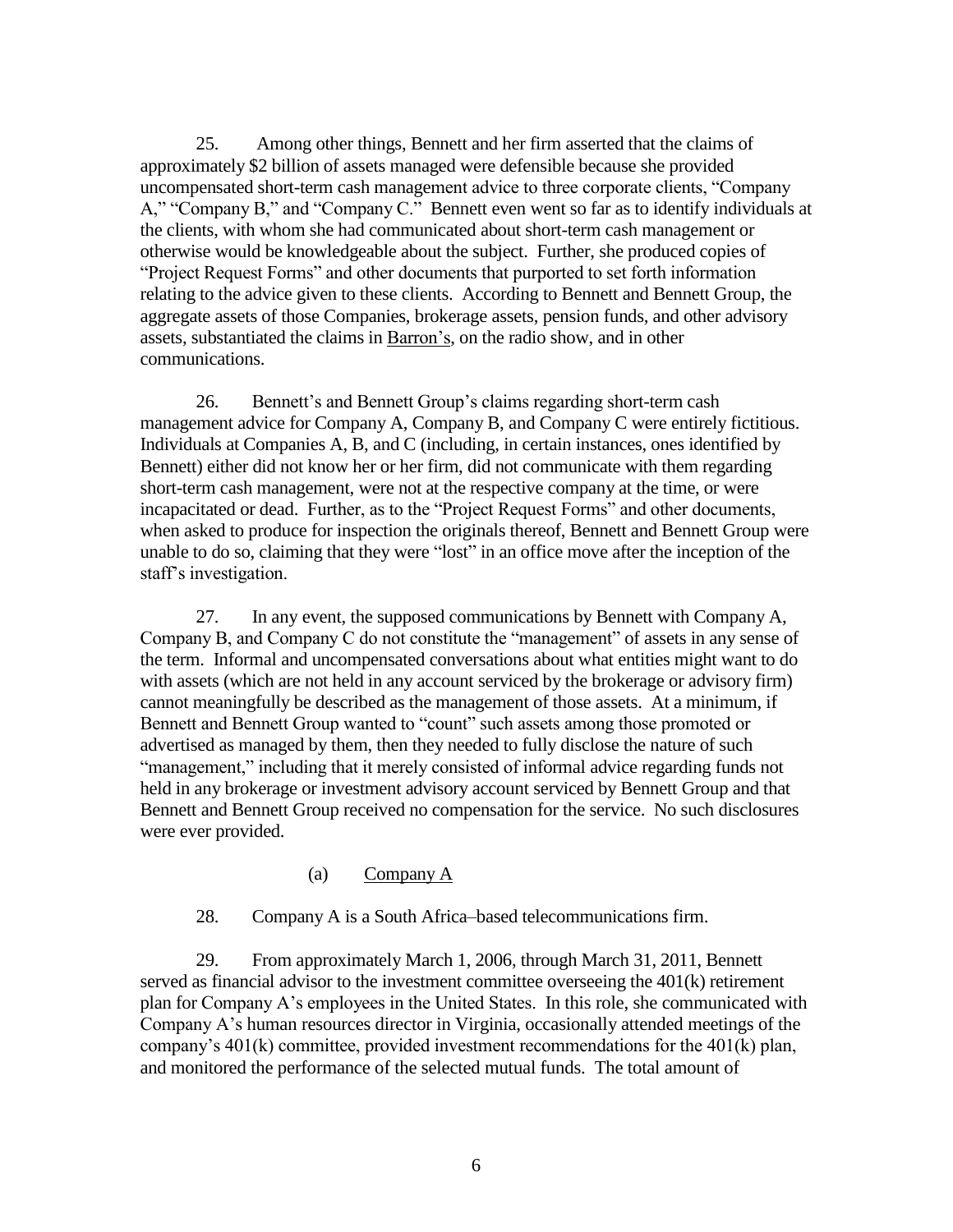employee assets in the  $401(k)$  plan during her tenure as advisor was approximately \$40 million.

30. During a 2011 examination, Bennett and Bennett Group said that they included within the assets managed figure approximately \$706 million of Company A's cash assets, for which Bennett and Bennett Group supposedly provided short-term investment advice.

31. When Bennett first testified during the investigation in December 2013, she said that, during weekly telephone calls between 2005 and 2011, she gave advice to the Chief Financial Officer of Company A's U.S.-based business unit ("CFO"), about how to manage over \$1 billion in Company A cash. However, CFO had left Company A in February 2006. Upon testifying a second time in January 2015, Bennett changed her story and said that she actually provided the advice to CFO's successor ("Successor"). This iteration of Bennett's story was also false and was undercut by Successor's testimony that he never received such advice from Bennett or anyone else at Bennett Group.

32. Bennett and Bennett Group also produced—between her first and second testimonies —copies of "Project Request Forms" and other documents that purportedly substantiated her claim to have given short-term cash management advice to Company A with respect to as much as \$1.575 billion in cash. These documents had been called for by subpoena prior to the first testimony but were not produced until later. Bennett and Bennett Group failed to produce the originals of these documents because they purportedly were lost during a move of the Bennett Group's offices.

33. Bennett also produced an affidavit from Company A's former Chief Operating Officer ("COO"), in which he purported to have indirect knowledge of the shortterm cash management advice that Bennett provided. According to the affidavit, COO received "regular briefings" from CFO and Successor about the advice. But, at subsequent testimony, COO retracted the pertinent parts of the affidavit. Given this testimony, it is unclear why COO made the initial averments, but it came to light during Bennett's second testimony that she and COO had a personal relationship.

34. Not only was it the case that no Company A representative would substantiate Bennett's claims, but Company A did not even have that much cash during the relevant period. Indeed, a high-ranking, South Africa–based Company A executive gave the staff a declaration stating that: company investment decisions were made by officials in South Africa (and not the United States); he had never communicated with Bennett or any other Bennett Group employee; he had never heard of Bennett or her firm before; and, in fact, since 2000, the company at no time had more than \$650 million in cash assets.

35. In short, Bennett's claims of providing advice to Company A were fictitious, and it appears that Bennett attempted to mislead the Division of Enforcement and obstruct this investigation.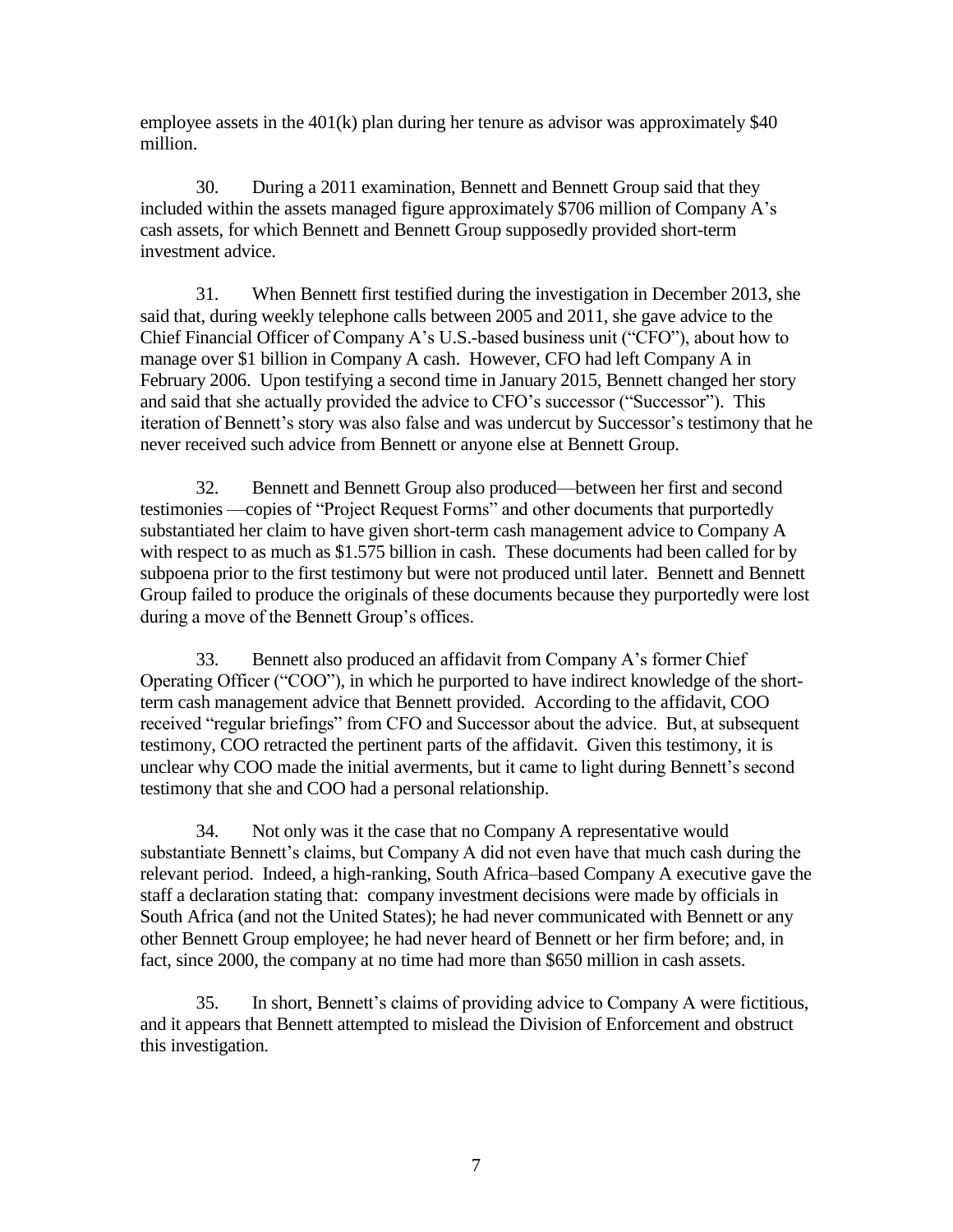#### (b) Company B

36. Company B is a Virginia-based travel agency. Bennett and Bennett Group advised Company B's 401(k) plan from approximately 1988 until 2012, when she was terminated by Company B. The largest amount of employee assets in the plan during Bennett's tenure was approximately \$35 million.

37. In addition to the \$35 million, Bennett testified that she advised Company B on short-term investments of approximately \$150 million. Bennett also claimed the first time she testified that her communications about this subject were limited to weekly conversations with Company B's founder and owner ("Company B Founder"). However, Company B Founder's widow ("Widow") said that Company B Founder died in 2011, had been incapacitated by illness since 2004, and was not involved in Company B's business after the onset of his illness. Widow (who herself was involved in Company B's business) also stated that she had never spoken to Bennett about short-term investments, that Bennett Group's only role vis-à-vis Company B was with respect to the 401(k) plan, and that from at least 2008 Company B had no assets available for short-term or other investment.

38. Upon being confronted with the fact that Company B Founder was either deceased or incapacitated at the time Bennett claimed to be speaking with him, Bennett changed her story. Bennett testified that the communications regarding short-term cash management had been with Widow and not her husband. As noted above, Widow does not support this new story either.

(c) Company C

39. Bennett provided financial advisory services to the investment committee of Company C from 2006 to October 27, 2009. Company C is a Virginia-based historical preservation group. From 2006 to 2009, Company C had endowment funds of approximately \$100 million.

40. On October 27, 2009—the date Company C terminated her services— Company C directed Bennett to immediately transfer all funds she managed to Company C's bank account.

41. Despite this, Bennett and Bennett Group produced documents during this investigation to support the assertion that she continued to provide short-term cash management advice free of charge through April 2010. And, at her second testimony, Bennett claimed that the advice to Company C likely continued into 2010, which, as noted above, was after the time of her termination.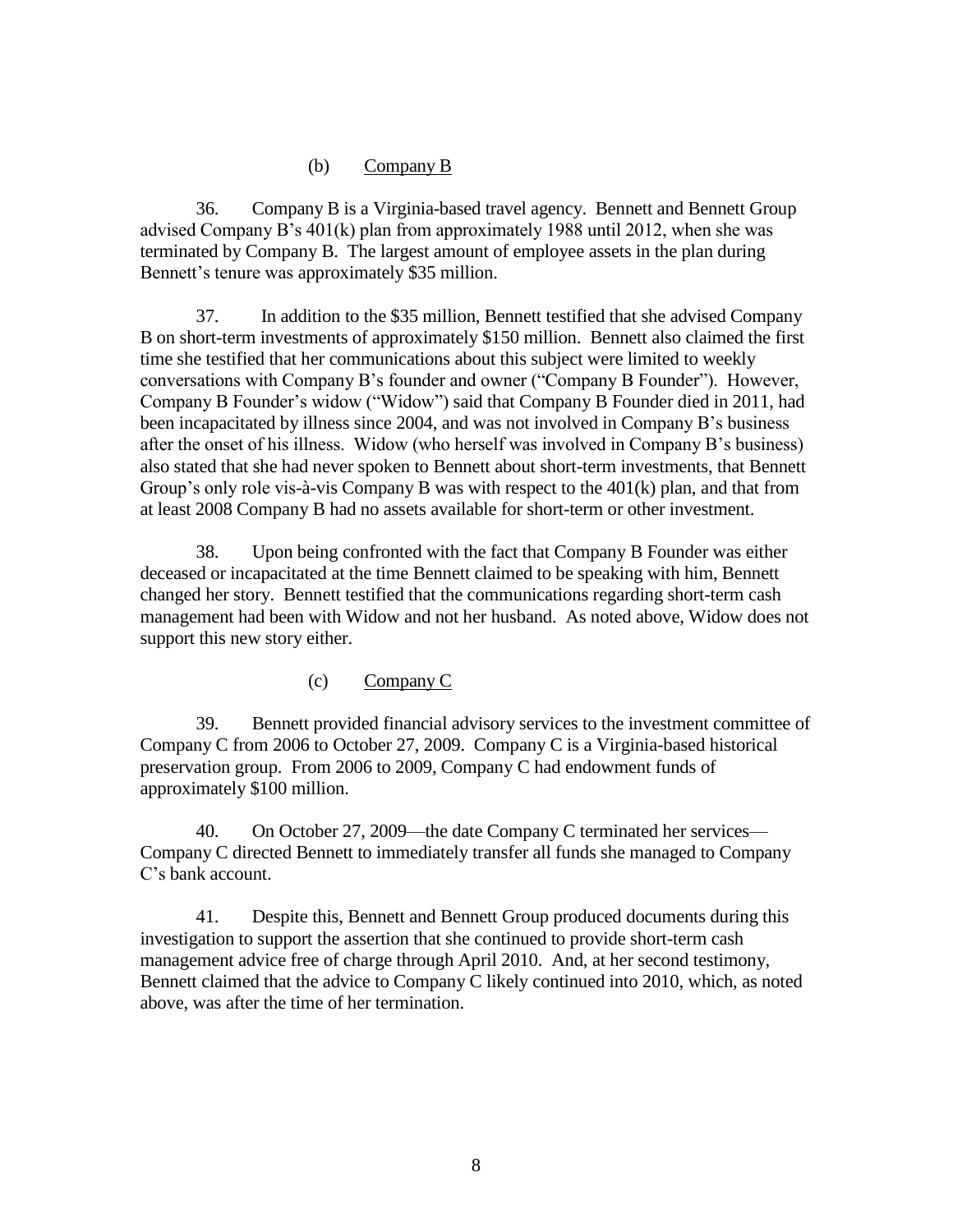### (iii) BENNETT AND BENNETT GROUP ALSO MADE MATERIAL MISREPRESENTATIONS AND OMISSIONS REGARDING THEIR INVESTMENT RETURNS

42. Bennett touted Bennett Group's investment returns and performance during her "Financial Myth Busting" radio program without disclosing that the returns were for a Bennett Group "model portfolio" and were not representative of actual investor performance. Bennett Group reported model returns and compared them to benchmarks such as the Standard & Poor's 500 index ("S&P 500"): 6.06% (vs. negative 37% for S&P 500) in 2008; 42.48% (vs. 26.47% for S&P 500) in 2009; and 31.06 % (vs. 15.06 % for S&P 500) in 2010.

43. During various "Financial Myth Busting" broadcasts occurring between May 2010 and February 2011, Bennett represented these returns as actual returns. She also claimed on numerous occasions that Bennett Group's returns ranked in the top 1% of investment advisers worldwide in investment performance. In reality, a significant portion of Bennett Group customer accounts were not invested in accordance with the model.

44. At no time during the radio shows did Bennett disclose that the returns she touted were model returns or the fact that actual client returns may differ. Indeed, Bennett Group had actually retained an accounting firm to assist with respect to the model portfolio, and the accounting firm had advised Bennett that such disclosures should be made when making representations regarding returns based on the model portfolio. Despite this—as well as her obligations under the federal securities laws—those disclosures were never made on the radio show.

45. Bennett's and Bennett Group's misstatements and omissions regarding investment returns were material. Investors use facts about investment returns to draw conclusions about a firm's skills and abilities. Further, Bennett and Bennett Group made the above-referenced misstatements and omissions with scienter, in that, inter alia, they knew or were reckless in not knowing that they were making material misstatements and omissions.

### (iv) BENNETT GROUP LACKED ADEQUATE COMPLIANCE PROCEDURES AND FAILED TO IMPLEMENT THE PROCEDURES IT HAD

46. Bennett Group adopted a "Written Supervisory Policies and Procedures Manual" in June 2009, which was updated at least in June 2010. In adopting such written supervisory policies and procedures, BGFS used an "off-the-shelf" compliance manual that it did not tailor to BGFS's specific operations and needs, including for calculation and review of managed assets and appropriate review of advertising and promotional content such as the "Financial Myth Busting" radio show. As a result, BGFS did not adopt a full set of compliance policies and procedures that were customized for its advisory business and reasonably designed to prevent violations by BGFS of the Advisers Act and the rules thereunder.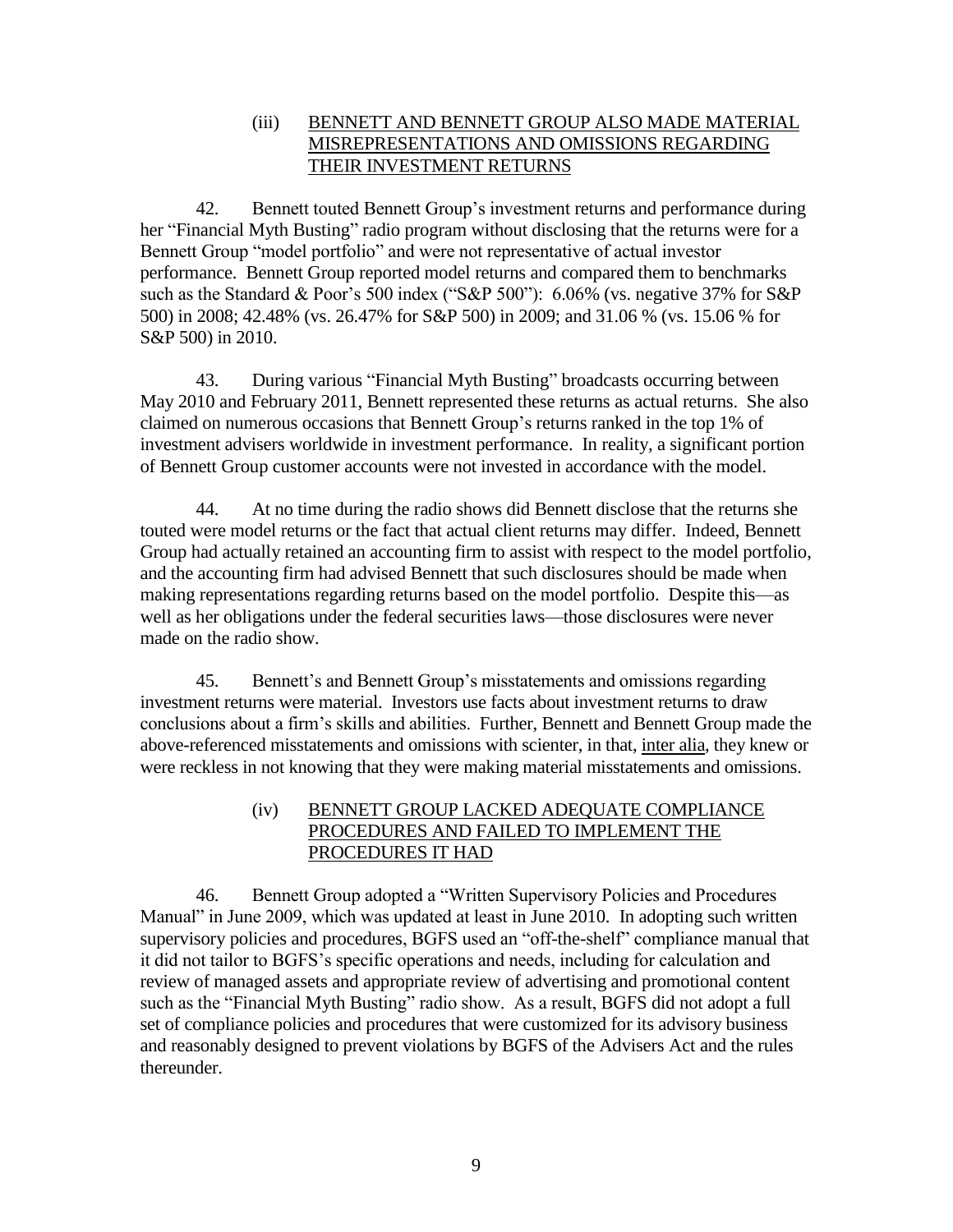47. Further, even the inadequate policies and procedures were not implemented. For instance, Bennett made the decisions for the firm—including determination of assets managed and how investment returns would be described on the radio show—with effectively no supervision from anyone at Bennett Group. The manual also specifically detailed the appropriate disclosures for discussions of model performance returns, including disclosures of costs, risks, strategies, and variations from actual client performance, and prohibited advertising that contained any untrue or misleading statements. These provisions, too, were not implemented.

48. Bennett was essentially able to operate Bennett Group unchecked, and her firm's policies and procedures otherwise were not implemented with respect to her claims about assets managed and investment returns. She exploited that circumstance to make outlandish claims to bolster her reputation and that of her firm, so that existing customers and clients would be kept and new ones could be obtained. Once caught, she dissembled further, citing nonexistent conversations with a departed CFO and an incapacitated former executive, regarding entirely fictitious assets.

## D. TOLLING OF ANY APPLICABLE LIMITATION PERIODS

49. Bennett and Bennett Group, respectively, signed tolling agreements that tolled any applicable statute of limitations for the period from July 31, 2014, through October 1, 2014, and signed additional tolling agreements that further tolled any applicable statute of limitations for the period from October 1, 2014, through January 2, 2015.

# E. VIOLATIONS

50. As a result of the conduct described above, Bennett and Bennett Group willfully violated Section 17(a) of the Securities Act and Section 10(b) of the Exchange Act and Rule 10b-5 thereunder, which prohibit fraudulent conduct in the offer and sale of securities and in connection with the purchase or sale of securities.

51. As a result of the conduct described above, Bennett and Bennett Group willfully violated Sections 206(1) and 206(2) of the Advisers Act, which prohibit fraudulent conduct by an investment adviser.

52. As a result of the conduct described above, Bennett Group willfully violated, and Bennett willfully aided and abetted and caused the violations of, Section 206(4) of the Advisers Act and Rule 206(4)-1(a)(5) thereunder, which make it unlawful for an investment adviser to, directly or indirectly, publish, circulate, or distribute any advertisement, which contains any untrue statement of a material fact or which is otherwise false or misleading.

53. As a result of the conduct described above, Bennett Group willfully violated, and Bennett willfully aided and abetted and caused the violations of, Section 206(4) of the Advisers Act and Rule 206(4)-7 thereunder, which require an investment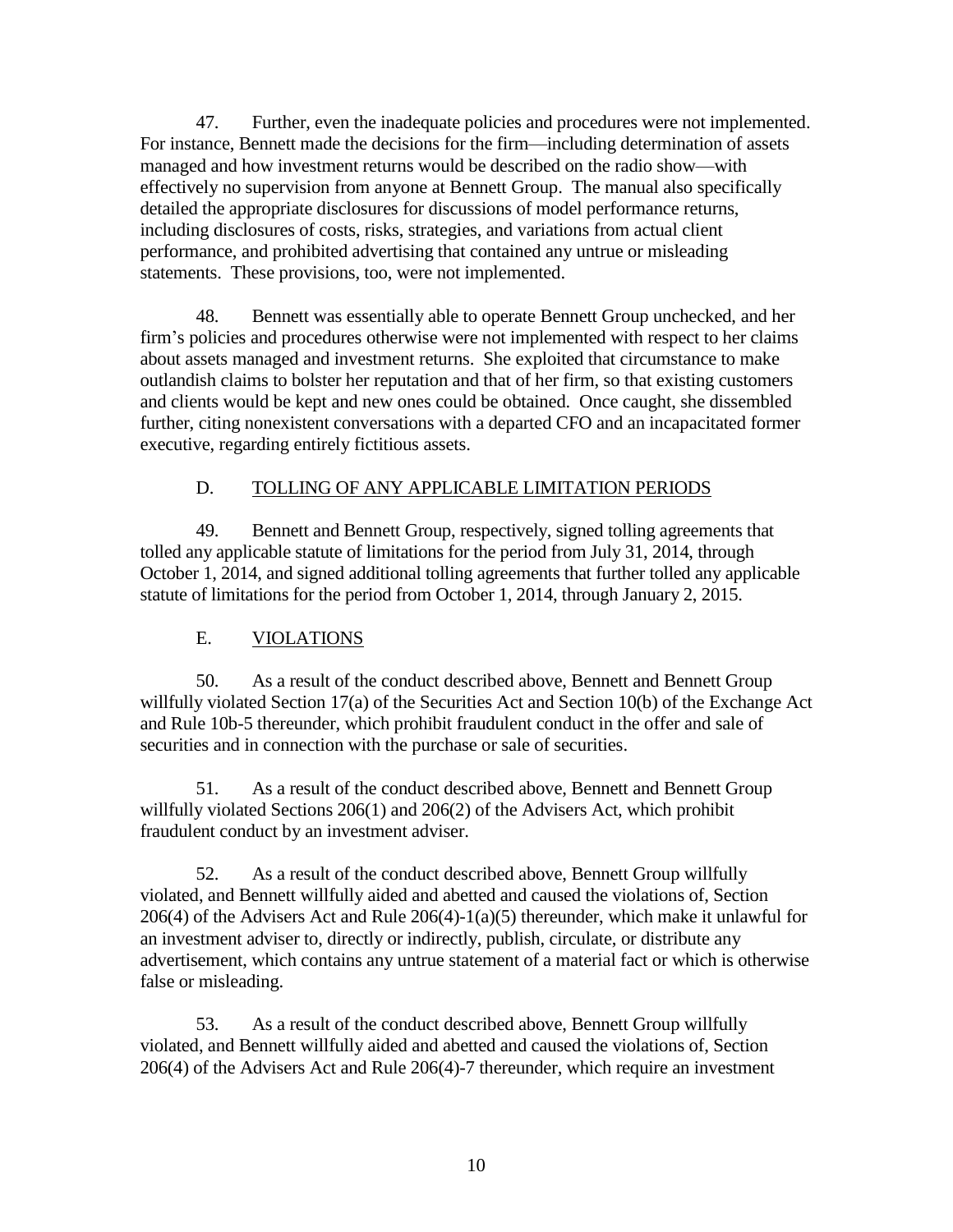adviser to adopt and implement written policies and procedures reasonably designed to prevent violations of the Advisers Act and the rules promulgated thereunder.

#### **III.**

In view of the allegations made by the Division of Enforcement, the Commission deems it necessary and appropriate in the public interest that public administrative and cease-and-desist proceedings be instituted to determine:

A. Whether the allegations set forth in Section II hereof are true and, in connection therewith, to afford Respondents an opportunity to establish any defenses to such allegations;

B. What, if any, remedial action is appropriate in the public interest against Respondents Bennett and Bennett Group pursuant to Section 15(b) of the Exchange Act including, but not limited to, disgorgement and civil penalties pursuant to Section 21B of the Exchange Act;

C. What, if any, remedial action is appropriate in the public interest against Respondent Bennett Group pursuant to Section 203(e) of the Advisers Act including, but not limited to, disgorgement and civil penalties pursuant to Section 203 of the Advisers Act;

D. What, if any, remedial action is appropriate in the public interest against Respondent Bennett pursuant to Section 203(f) of the Advisers Act including, but not limited to, disgorgement and civil penalties pursuant to Section 203 of the Advisers Act;

E. What, if any, remedial action is appropriate in the public interest against Respondents Bennett and Bennett Group pursuant to Section 9(b) of the Investment Company Act including, but not limited to, disgorgement and civil penalties pursuant to Section 9 of the Investment Company Act; and

F. Whether, pursuant to Section 8A of the Securities Act, Section 21C of the Exchange Act, and Section 203(k) of the Advisers Act, Respondents should be ordered to cease and desist from committing or causing violations of and any future violations of Section 17(a) of the Securities Act, Section 10(b) of the Exchange Act and Rule 10b-5 thereunder, Sections 206(1), 206(2), and 206(4) of the Advisers Act and Rules 206(4)- 1(a)(5) and 206(4)-7 thereunder, whether Respondents should be ordered to pay civil penalties pursuant to Section  $8A(g)$  of the Securities Act, Section 21B(a) of the Exchange Act, and Section 203(i) of the Advisers Act, and whether Respondents should be ordered to pay disgorgement pursuant to Section 8A(e) of the Securities Act, Sections 21B(e) and 21C(e) of the Exchange Act, and Section 203 of the Advisers Act.